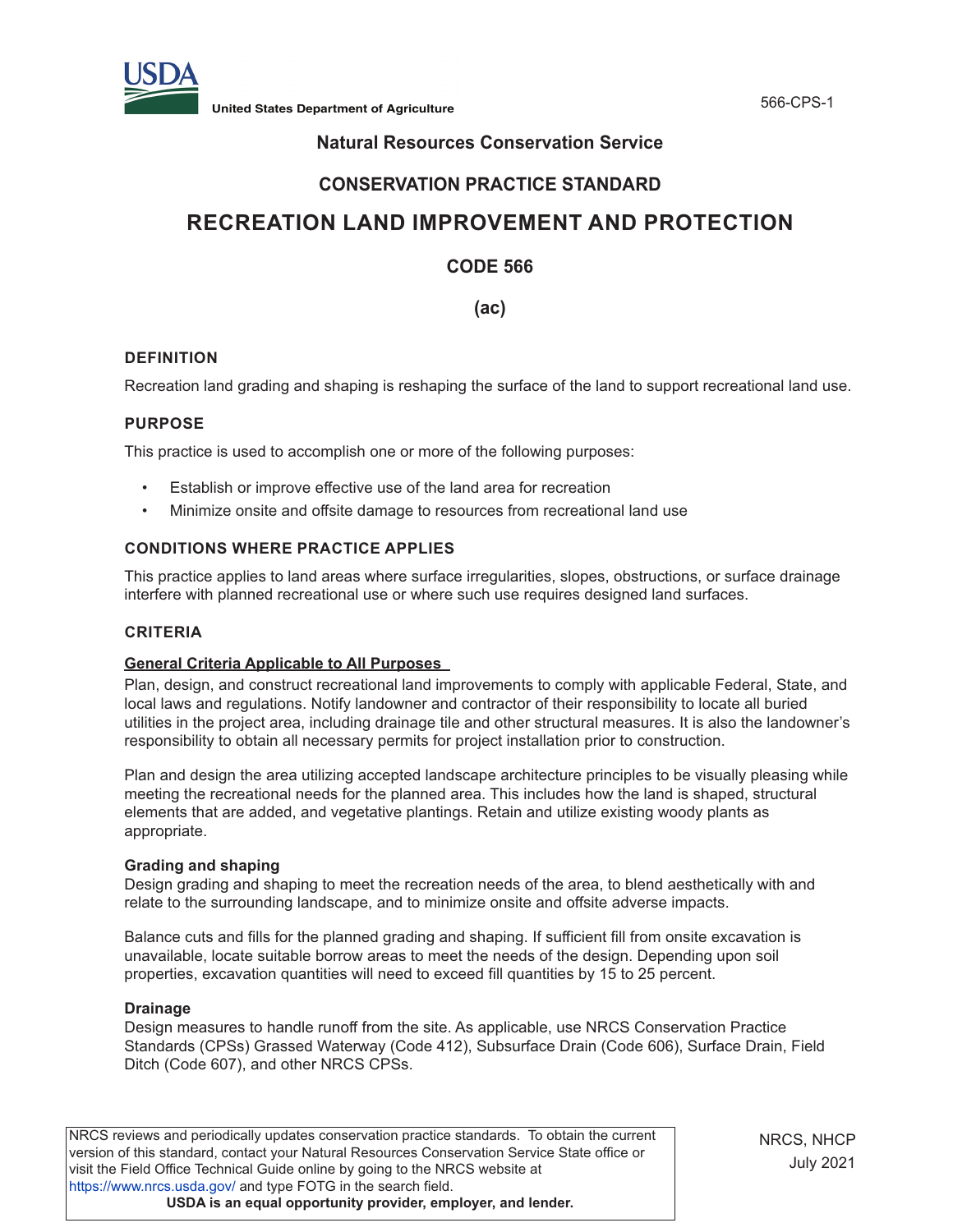#### **Vegetation**

Select plant species that are suitable for the planned recreational use and are adapted to the soil, solar exposure, ecological site, and climatic conditions. Use native plant species where possible. Use nonnative species if native plant materials are not adaptable or not proven effective for the planned use.

Spread topsoil or add amendments to soil as necessary to restore or maintain vegetative growth.

Establish vegetation as soon as possible after construction activities. This may include staging of revegetation to meet construction schedules and suitable planting times for the selected species.

Use the criteria in NRCS CPS Critical Area Planting (Code 342) for establishment of grasses and forbs. Use the criteria in NRCS CPS Tree/Shrub Establishment (Code 612) for the establishment of trees and shrubs.

If soil, climatic, or recreational uses prevent the establishment of vegetation on areas exposed to rainfall and runoff use permanent mulch or gravel to protect the soil. Use the criteria in NRCS CPS Mulching (Code 484) for mulching.

If supplemental moisture is needed to establish or maintain vegetation include plans for providing water. For permanent watering systems use the criteria in NRCS CPS Irrigation System, Microirrigation (Code 441).

#### **Additional Criteria for Enhanced Wildlife, Pollinator, and Other Beneficial Organism Habitat**

Promote biological diversity to meet the needs of desired wildlife, pollinator, and other beneficial species by planting a diverse mixture of grass, forb, tree, and shrub species. Use approved habitat appraisal guides, evaluation tools, and appraisal worksheets for the respective state. Use "Additional Criteria to Enhance Wildlife, Pollinator, and Beneficial Organism Habitat" found in NRCS CPS Conservation Cover (Code 327).

Locate plantings to reduce pesticide exposures that could harm wildlife, pollinators, and other beneficial organisms.

#### **Additional Criteria for Screens**

#### **Visual screens**

Plan the location of visual screens as close to the observer as possible with a density, height, and width that sufficiently blocks the view between the area of concern and the sensitive are.

#### **Noise screens**

Design noise screens that are—

- At least 65 percent dense during the time of the year when noise is a problem.
- As tall as the noise source.
- As close to the source as practicable.
- Twice as long as the distance from the noise source to the listener.

For high speed traffic noise, design barriers that are not less than 65 feet wide. For moderate speed traffic noise, design barriers that are not less than 20 feet wide.

#### **Wind screens and windbreaks**

Design windbreaks for shelter such that—

- They are oriented as close to perpendicular to the troublesome wind as possible.
- They exceed 65 percent density during the months of the most troublesome wind.
- The area to be protected falls within a leeward distance of 10H, where H is the expected height of the tallest row of trees or shrubs in the windbreak at age 20 years.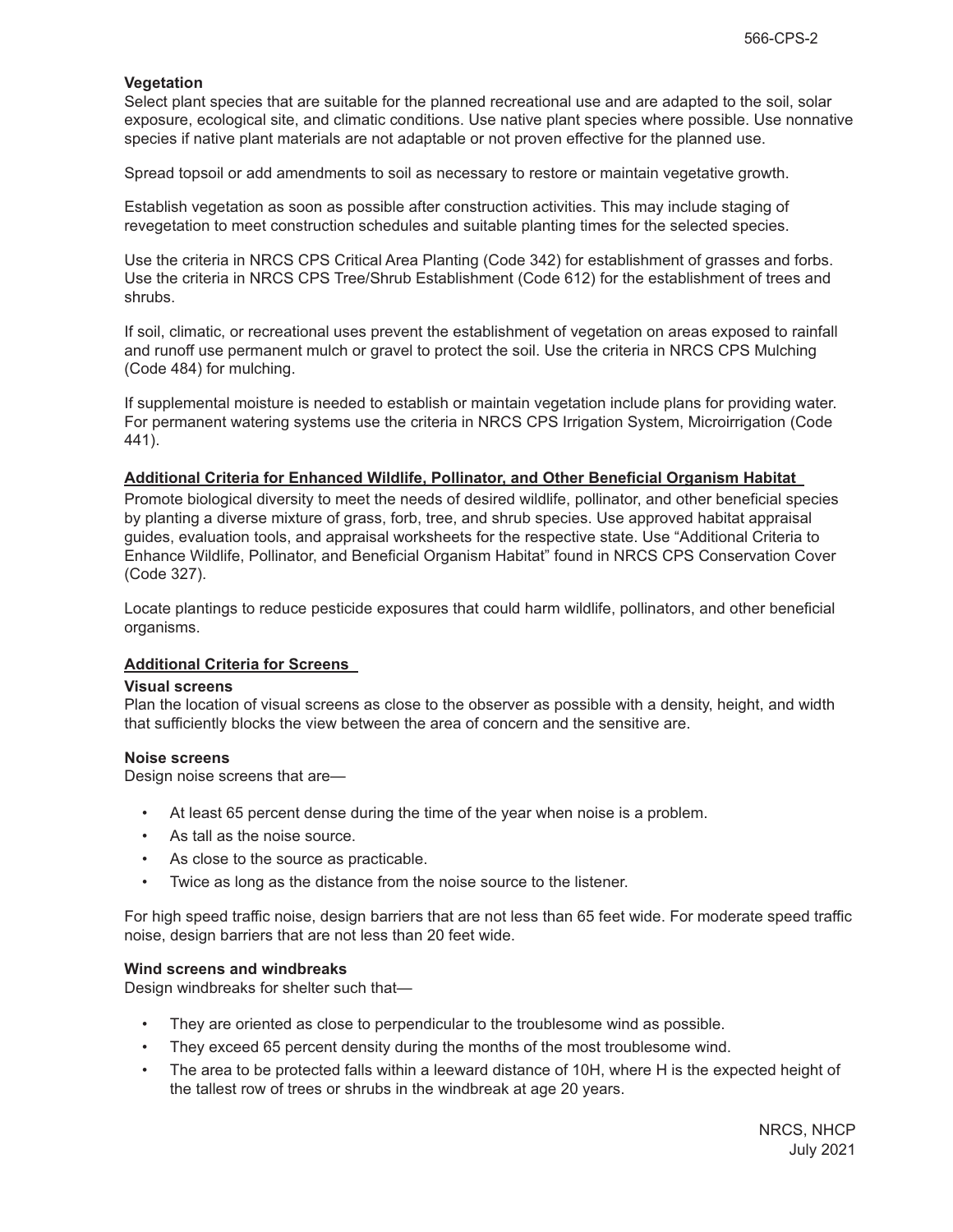Use criteria in NRCS CPS Windbreak/Shelterbelt Establishment (Code 380).

#### **CONSIDERATIONS**

#### **General Considerations**

Evaluate and mitigate the impacts of recreational areas on adjoining lands including residences, utilities, cultural resource areas, threatened and endangered species of plants and animals, wetlands, other environmentally sensitive areas, and areas of special scenic value.

Develop designs to retain and utilize existing woody plants as appropriate.

Recreational land use can affect the quality, quantity, and hydraulic processes of both surface and ground water in a natural watershed. Design the area to minimize impacts and constraints on natural watershed processes.

Maintain or improve habitat for fish and wildlife where applicable.

Establishment and maintenance of vegetation can be improved by identifying, salvaging, and stockpiling soil materials on the site that are best suited for plant growth. This soil can then be used as the final cover material.

Recreational areas often contain high-value trees, medicinal herbs, nuts, and fruits. Consider permitting their harvesting or removal provided the loss does not compromise the conservation purpose.

#### **Additional Considerations for Vegetation Establishment**

Design areas for tree and shrub plantings to address heating and cooling needs of nearby buildings or other facilities based on local climate. Use proper plant density to meet energy reduction needs. Use deciduous trees on south and west sides of buildings or other facilities to reduce summer cooling costs. Use evergreen windbreaks to reduce impacts of prevailing winter winds and reduce heating costs. Use plants with a potential height growth taller than the building or facility being protected.

In areas where snow drifting is common, ensure that tree and shrub area setbacks are adequate to limit snow deposition in the areas near buildings or other facilities to limit energy used to mechanically move snow.

Ensure that summer tree and shrub densities are low enough that they do not stifle cooling breezes. Note that summer winds are often from a different direction than winter winds, and plan accordingly.

#### **Additional Considerations for Species Selection**

Enhance visual quality by using plant characteristics such as seasonal variation, height, texture, and form. Consider flowers, fall foliage, and/or persistent colorful fruits when designing the planting for the intended purpose.

When designing and locating planted areas, consider the visual quality they provide to the landowner and the public. All plantings should complement natural landscape features.

Include trees and shrubs that produce edible fruits and nuts.

Avoid plants that may be alternate hosts to undesirable pests.

Include a diverse mix of species including native species where possible.

When selecting plant species, consider invasive potential and avoid species that are likely to spread beyond the designed planted area.

Consider maintenance resources and requirements of the vegetation or plant community when designing the planted area and selecting species.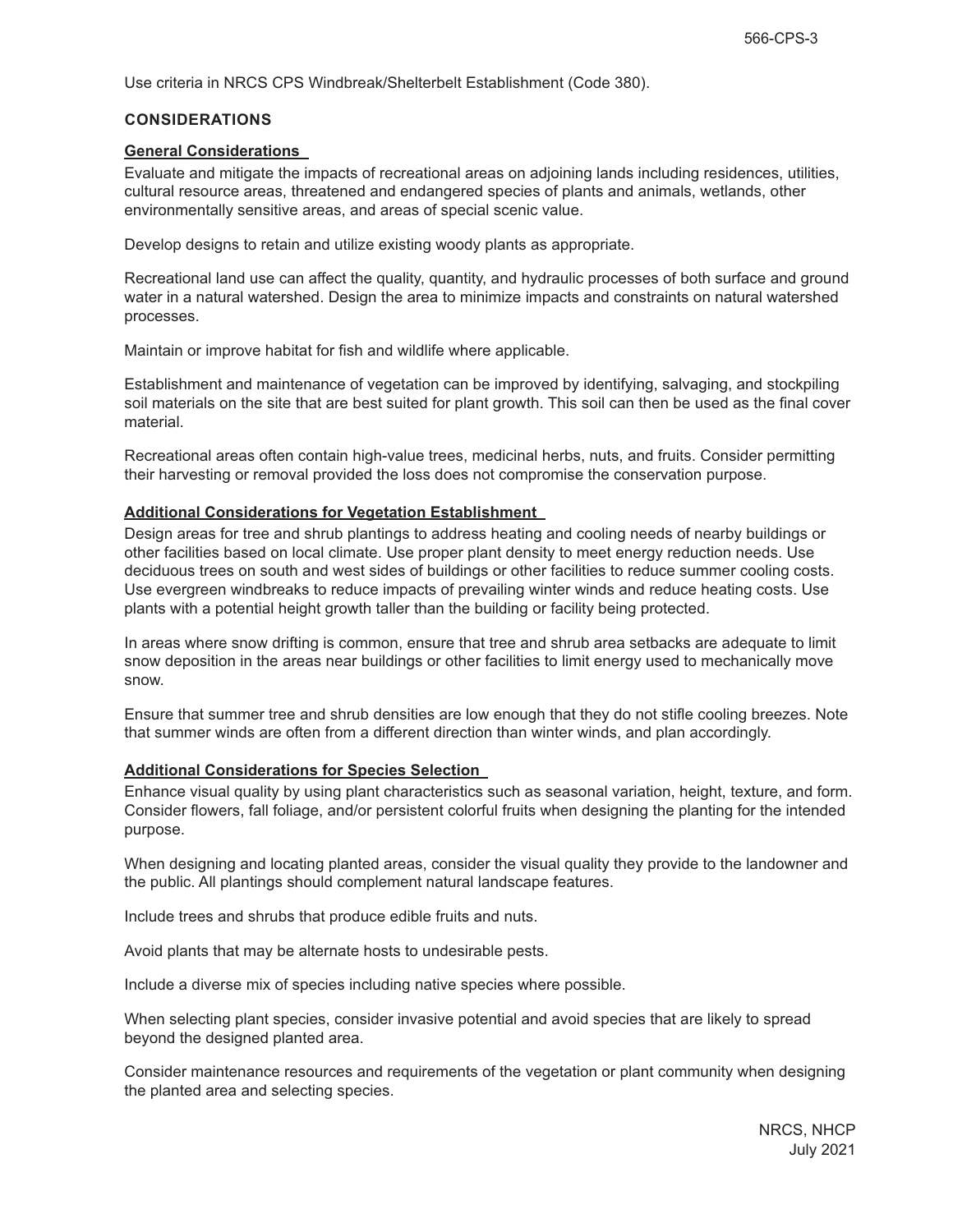# **Additional Considerations for Wildlife, Pollinator, and Other Beneficial Organism Habitat**

When compatible with the purposes and criteria for application of this practice, modify tree and shrub planted area designs to better address identified wildlife, pollinator, and other beneficial organism needs. Design dimensions and select plants that provide food and shelter for the desired species.

Locate tree and shrub planted areas away from roads to avoid potential conflicts between wildlife and vehicles.

Plan for pollinator and other beneficial organism needs when selecting or siting tree and shrub plantings and when managing the planted areas. Ground-dwelling pollinators and other beneficial organisms may find habitat in an untilled area within the planting.

Habitat may encourage species that pollinate nearby crops. Plant early-blooming trees that provide nectar sources for pollinators and other beneficial organisms early in the spring. Add noncompetitive, adapted forbs and legumes that bloom at times when trees are not flowering.

Where wildlife, pollinator, and other beneficial organism habitat are primary purposes use less-dense herbaceous seeding rates as long as soil loss is within tolerable soil loss limits.

To provide habitat for natural enemies of crop pests, such as predatory and parasitic insects, spiders, insectivorous birds and bats, raptors, and terrestrial rodent predators, select a mix of plant species that provide year-round habitat and food (accessible pollen or nectar) for the desired beneficial species. Consult land grant university integrated pest management recommendations for beneficial habitat plantings to manage the target pest species.

Use a diverse mix of plant species that come into bloom at different times and provide a sequence of blooms throughout the year (e.g., plant at least three flowering species from each of the three bloom periods, spring, summer, and fall).

Where practical, use native species appropriate for the identified resource concern and management objective. Consider reestablishing the native plant community for the site.

If a native cover (other than what was planted) establishes, and this cover meets the intended purpose and objectives, consider the cover adequate.

#### **PLANS AND SPECIFICATIONS**

Prepare site-specific plans and specifications for the project. As a minimum, include—

- A plan view showing the location and extent of the practice, including location and distances to adjacent features, buildings and other facilities, other structures, and known utilities; contour lines; drainage features; and identification of vegetation and trees to be preserved and protected during construction.
- A construction schedule detailing timelines for grading and shaping, vegetation establishment, and necessary inspections.
- A grading plan that includes mitigation for potential soil erosion and sedimentation prior to clearing and grading and during project implementation.
- A stormwater pollution prevention plan to minimize erosion and limit offsite sedimentation.
- A vegetation plan, including details for minimizing removal of existing vegetation and the establishment of new vegetation.
- Notification or permit requirements.
- Methods and materials used to stabilize areas disturbed by construction.
- Construction specifications with site-specific installation requirements.